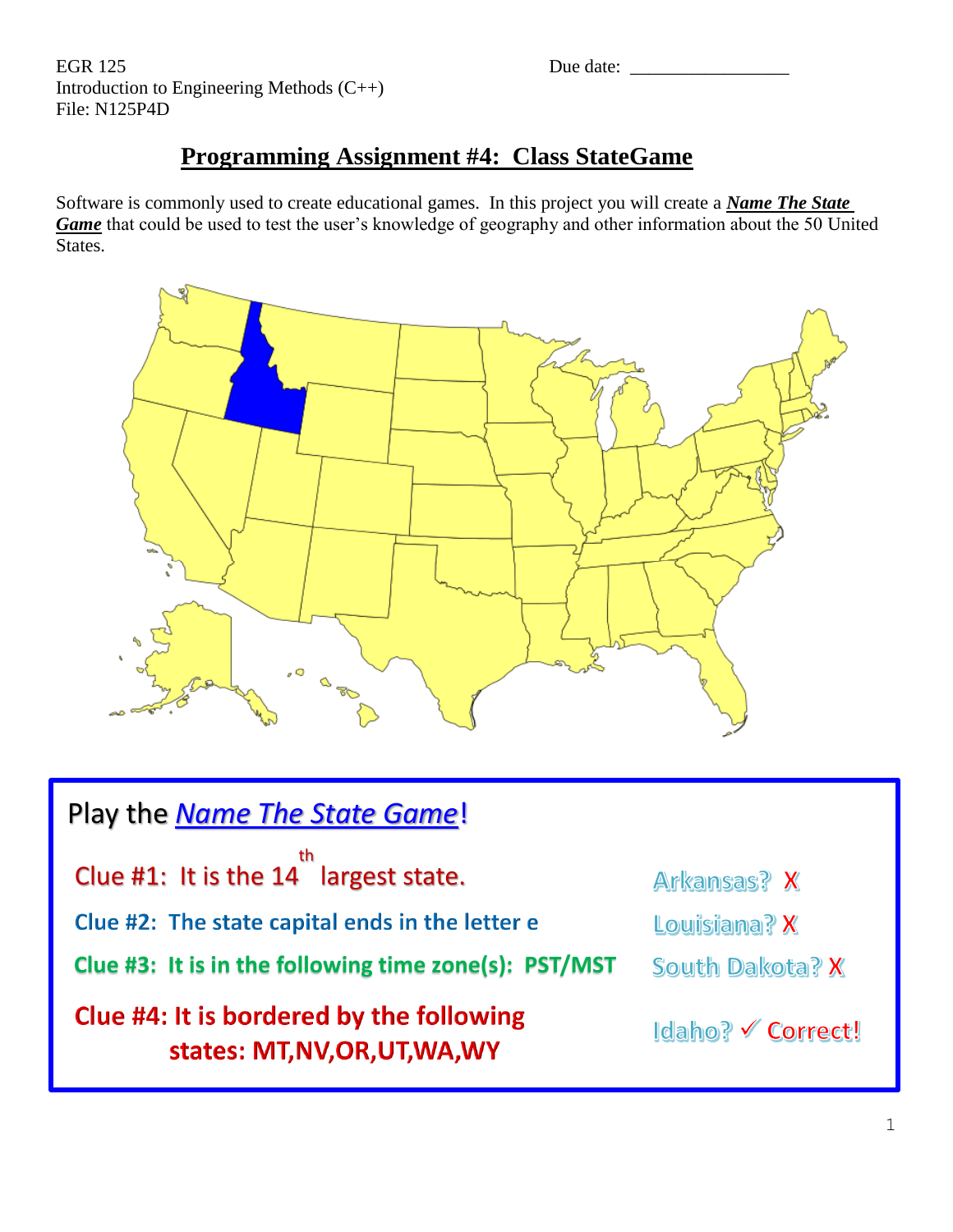# **State Information**

A data file named *states.txt* is available on the course website with information about each state. Part of the data file is shown below:

| □<br>States.txt - Notepad                                                                                  |           |                   |    |               |             |                         |                                | $\times$ |  |
|------------------------------------------------------------------------------------------------------------|-----------|-------------------|----|---------------|-------------|-------------------------|--------------------------------|----------|--|
| File Edit Format View Help                                                                                 |           |                   |    |               |             |                         |                                |          |  |
| State                                                                                                      |           | Symbol Capital    |    | Pop Size Zone |             | Nickname                | Bordering States 111111        |          |  |
|                                                                                                            |           |                   |    |               |             |                         |                                |          |  |
| 0123456789012345678901234567890123456789012345678901234567890123456789012345678901234567890123456789012345 |           |                   |    |               |             |                         |                                |          |  |
| Alabama                                                                                                    | AL        | Montgomery        | 23 | 30            | <b>CST</b>  | Heart of Dixie          | FL, GA, MS, TN                 |          |  |
| Alaska                                                                                                     | АK        | Juneau            | 48 | 1             | <b>AKST</b> | Last Frontier           | none                           |          |  |
| Arizona                                                                                                    | AZ        | Phoenix           | 15 | 6             | <b>MST</b>  | Grand Canyon State      | CA, CO, NM, NV, UT             |          |  |
| Arkansas                                                                                                   | AR        | Little Rock       | 32 | 29            | <b>CST</b>  | Natural State           | LA, MO, MS, OK, TN, TX         |          |  |
| California                                                                                                 | <b>CA</b> | Sacramento        | 1  | В             | <b>PST</b>  | Golden State            | NV, OR, AZ                     |          |  |
| Colorado                                                                                                   | CO        | Denver            | 22 | 8             | <b>MST</b>  | Centennial State        | KS, NE, NM, OK, UT, WY, AZ     |          |  |
| Connecticut                                                                                                | <b>CT</b> | <b>Hartford</b>   | 29 | 48            | <b>EST</b>  | Constitution State      | MA, NY, RI                     |          |  |
| Delaware                                                                                                   | <b>DE</b> | Dover             | 45 | 49            | <b>EST</b>  | First State             | MD, NJ, PA                     |          |  |
| Florida                                                                                                    | FL.       | Tallahassee       | 3  | 22            | EST/CST     | Everglade State         | GA, AL                         |          |  |
| Georgia                                                                                                    | <b>GA</b> | Atlanta           | 8  | 24            | <b>EST</b>  | Peach State             | NC, SC, TN, FL, AL             |          |  |
| Hawaii                                                                                                     | HI        | Honolulu          | 40 | 43            | <b>HST</b>  | Aloha State             | none                           |          |  |
| Idaho                                                                                                      | <b>TD</b> | Boise             | 39 | 14            | PST/MST     | Gem State               | MT, NV, OR, UT, WA, WY         |          |  |
| Illinois                                                                                                   | ΙL        | Springfield       | 5  | 25            | <b>CST</b>  | Land of Lincoln         | IN, KY, MO, WI, IA             |          |  |
| Indiana                                                                                                    | ΙN        | Indianapolis      | 16 | 38            | EST/CST     | Hoosier State           | IL, MI, KY, OH                 |          |  |
| Towa                                                                                                       | IΑ        | Des Moines        | 30 | 26            | <b>CST</b>  | Hawkeye State           | IL, WI, MO, NE, SD, MN         |          |  |
| Kansas                                                                                                     | ΚS        | Topeka            | 34 | 15            | CST/MST     | America's Bread Basket  | MO, NE, OK, CO                 |          |  |
| Kentucky                                                                                                   | КY        | Frankfort         | 26 | 37            | EST/CST     | <b>Bluegrass State</b>  | MO, OH, TN, VA, WV, IL, IN     |          |  |
| Louisiana                                                                                                  | LА        | Baton Rouge       | 25 | 31            | <b>CST</b>  | Pelican State           | MS, TX, AR                     |          |  |
| Maine                                                                                                      | ME        | Augusta           | 41 | 39            | <b>EST</b>  | Pine Tree State         | NН                             |          |  |
| Maryland                                                                                                   | <b>MD</b> | Annapolis         | 19 | 42            | <b>EST</b>  | Chesapeake State        | PA, VA, WV, DE                 |          |  |
| Massachusetts                                                                                              | MΑ        | <b>Boston</b>     | 14 | 44            | <b>EST</b>  | <b>Baked Bean State</b> | NH, VT, CT, RI, NY             |          |  |
| Michigan                                                                                                   | МT        | Lansing           | 10 | 11            | EST/CST     | Great Lakes State       | OH, WI, IN                     |          |  |
| Minnesota                                                                                                  | <b>MN</b> | Saint Paul        | 21 | 12            | <b>CST</b>  | North Star State        | ND, SD, WI, IA                 |          |  |
| Mississippi                                                                                                | <b>MS</b> | <b>Jackson</b>    | 31 | 32            | <b>CST</b>  | Hospitality State       | AL, AR, LA, TN                 |          |  |
| Missouri                                                                                                   | <b>MO</b> | Jefferson City 18 |    | 21            | <b>CST</b>  | Show-Me State           | IA, NE, KS, OK, AR, TN, KY, IL |          |  |
| Montana                                                                                                    | MT        | Helena            | 44 | 4             | <b>MST</b>  | Big Sky Country         | ND, SD, WY, ID                 |          |  |
| Nebraska                                                                                                   | <b>NE</b> | Lincoln           | 37 | 16            | CST/MST     | Cornhusker State        | SD,WY,CO,KS,MO,IA              |          |  |

Note that rows 1-3 provide headings and column numbers. The other rows are organized as follows:

 $\bullet$  State - columns  $0 - 14$ 

• State Symbol - columns 15 - 16

- …
- Bordering States columns 83 (end of line)

**Clues** – The user will be provided a series of 9 clues, in random order, from the following list. The blanks below will contain the appropriate information obtained from the data file. The program must use these 9 clues.

- *The first letter of the state is \_\_\_.*
- *The last letter of the state is \_\_\_.*
- *The first letter of the state capital is \_\_\_.*
- *The last letter of the state capital is \_\_\_.*
- *The state's rank in population, where 1 is the largest, is \_\_\_.*
- *The state's rank in size (or area), where 1 is the largest, is \_\_\_.*
- *The state is in the following time zone(s): \_\_\_*
- *The state's nickname is \_\_\_;*
- *The state is bordered by the following states: \_\_\_.*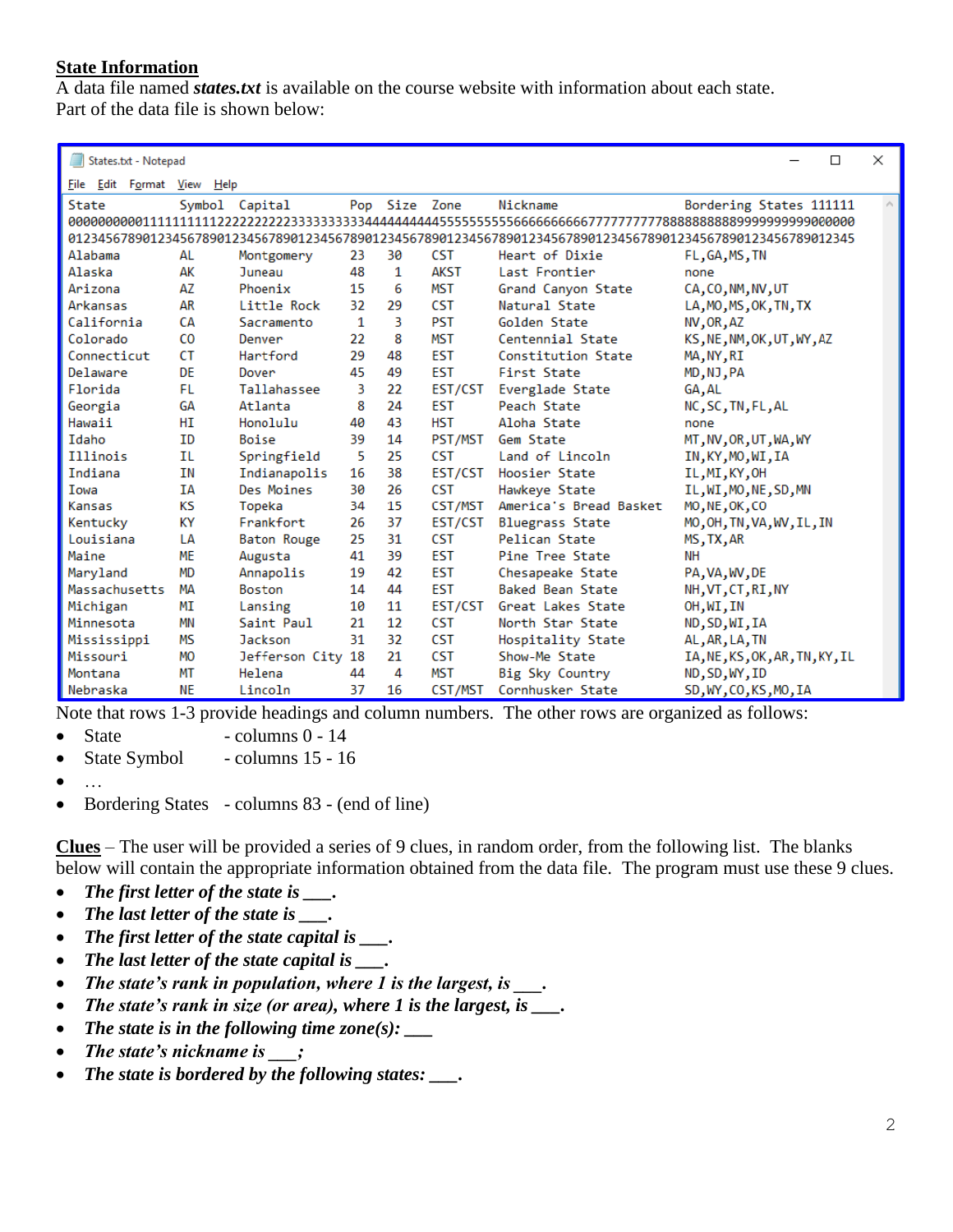# **Rules for playing the** *Name The State Game* **(single user option):**

- 1) The program will read the information for one *random* state from the data file.
- 2) The program will provide an introductory message and ask the user if they want a summary of the rules.
- 3) The program will present the user with the 9 clues above in *random* order.
- 4) The program will keep score. A perfect score is 100. If the user correctly guesses the state after the first clue, their score is 100.
- 5) After each clue the user will be given an option of guessing the state or asking for another clue. The clues should be numbered (from 1 to 9) as they are presented so that the user knows how many clues they have used.
- 6) Each time the user makes an incorrect guess, 5 points will be deducted from their score.
- 7) Each time the user asks for another clue, 5 points will be deducted from their score.
- 8) Display the score after every clue or guess.
- 9) The game will end if their score drops to 0 without correctly guessing the state.
- 10) After the last clue the user should be given the option of guessing the state or giving up. If they give up, display the name of the state.
- 11) When the user guesses a state, they should be able to enter the full state name or the state symbol using any mixture of uppercase or lowercase letters.

# **<u>Sample game output:</u>** (The output doesn't need to look exactly like this.)

| Welcome to the Name The State Game!                                                                |  |  |  |  |  |  |  |
|----------------------------------------------------------------------------------------------------|--|--|--|--|--|--|--|
| Would you like a summary of the rules $(Y \text{ or } N)$ ? N                                      |  |  |  |  |  |  |  |
| Let's get started. A state has been randomly selected. Here is your first clue:                    |  |  |  |  |  |  |  |
| Clue #1: The state's rank in size (or area), where 1 is the largest, is $14$<br>Current Score: 100 |  |  |  |  |  |  |  |
|                                                                                                    |  |  |  |  |  |  |  |
| Would you like to guess the state $(1)$ or do you want another clue $(2)$ ? 2                      |  |  |  |  |  |  |  |
| Clue $#2$ : The last letter of the state capital is e                                              |  |  |  |  |  |  |  |
| <b>Current Score: 95</b>                                                                           |  |  |  |  |  |  |  |
| Would you like to guess the state $(1)$ or do you want another clue $(2)?$ 1                       |  |  |  |  |  |  |  |
| Enter your guess (name or symbol): LA                                                              |  |  |  |  |  |  |  |
| Incorrect. Current Score: 90                                                                       |  |  |  |  |  |  |  |
| Would you like to guess the state $(1)$ or do you want another clue $(2)$ ? 2                      |  |  |  |  |  |  |  |
| Clue $#3$ : The state is in the following time zone(s): $PST/MST$                                  |  |  |  |  |  |  |  |
| <b>Current Score: 85</b>                                                                           |  |  |  |  |  |  |  |
| Would you like to guess the state $(1)$ or do you want another clue $(2)? 2$                       |  |  |  |  |  |  |  |
| Clue #4: The state is bordered by the following states: MT,NV,OR,UT,WA,WY                          |  |  |  |  |  |  |  |
| <b>Current Score: 80</b>                                                                           |  |  |  |  |  |  |  |
| Would you like to guess the state $(1)$ or do you want another clue $(2)$ ? 1                      |  |  |  |  |  |  |  |
| Enter your guess (name or symbol): IDAHO                                                           |  |  |  |  |  |  |  |
| Correct! Congratulations! Your final score is 80                                                   |  |  |  |  |  |  |  |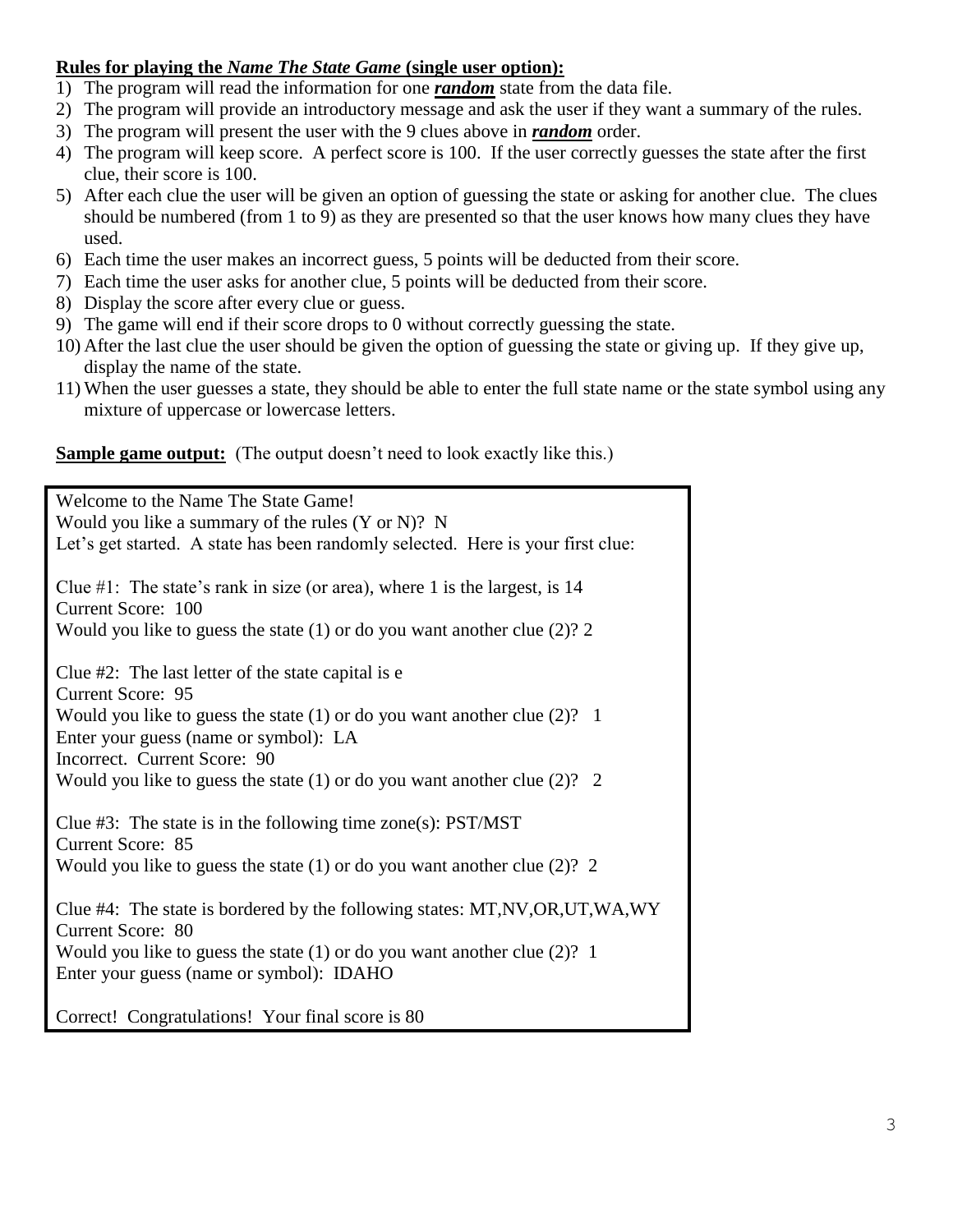# **Program Requirements:**

- 1) Creating a class: The program should define **class StateGame** (or pick your own name) according to the following class diagram.
	- Use the data members indicated and member functions indicated. Additional data members and member functions can be added if you wish.
	- All data members must be private. All member functions must be public.
	- Once the state information has been accessed using *ReadLine()*, do not open or read from the data file again. All state information should then be accessed using accessor functions (*Get…( )*), not by reading the file again. Do not define State, Symbol, etc., in main. Access them from the class.
	- Do not display values (using cout, for example) from any member function. Access the data using accessor functions and display any desired values within main.
	- Use a member functions to get the Score and to update the Score. Do not define Score in main.
	- Include a constructor function which initializes Score to 100.
	- Use separate header and implementation files for the class (StateGame.h and StateGame.cpp)

| <b>Class StateGame</b>           |                                                                  |
|----------------------------------|------------------------------------------------------------------|
| <b>Member Data:</b>              | Comments:                                                        |
| - State: string                  | All data members must be private (-)                             |
| - Symbol: string                 |                                                                  |
| - Capital: string                |                                                                  |
| - Population: string (or int)    |                                                                  |
| - Size: string (or int)          |                                                                  |
| - TimeZone: string               |                                                                  |
| - NickName: string               |                                                                  |
| - BorderingStates: string        |                                                                  |
| - Score: int                     |                                                                  |
| <b>Member Functions:</b>         | Comments:                                                        |
| $+ StateGame($ );                | Constructor – Create new game and initialize Score to 100        |
| $+$ ReadLine( $)$ ; void         | Open file, read random line, extract State, Symbol, etc.         |
| $+$ GetState(): string           | Use $Get()$ <i>accessor</i> functions to access all member data  |
| $+ \text{GetSymbol}$ : string    |                                                                  |
| $+$ etc (other member functions) | Add other member functions, including functions to get the Score |
|                                  | and to update the Score.                                         |

- 2) Main program: The main program should make one game object and make use of member functions to complete the game.
	- Be sure to implement the *Rules for playing the Name The State Game* previously listed.
	- Study the *Sample Game Output* shown previously. Your output does not to look exactly like this example, but the example illustrates many of the requirements.
	- Be sure to follow the guidelines listed under *Creating a class* above.

#### **Testing your Program**

Since the program selects random states and uses a random question order, exact test conditions can't be specified. Instead, run your program and include the results for the following:

• Case 1: Run the program for a state where you made no incorrect guesses but required 3 or more clues before getting the correct answer. The user should enter the entire state name with a mixture of uppercase and lowercase letters. The user should also request a summary of the rules.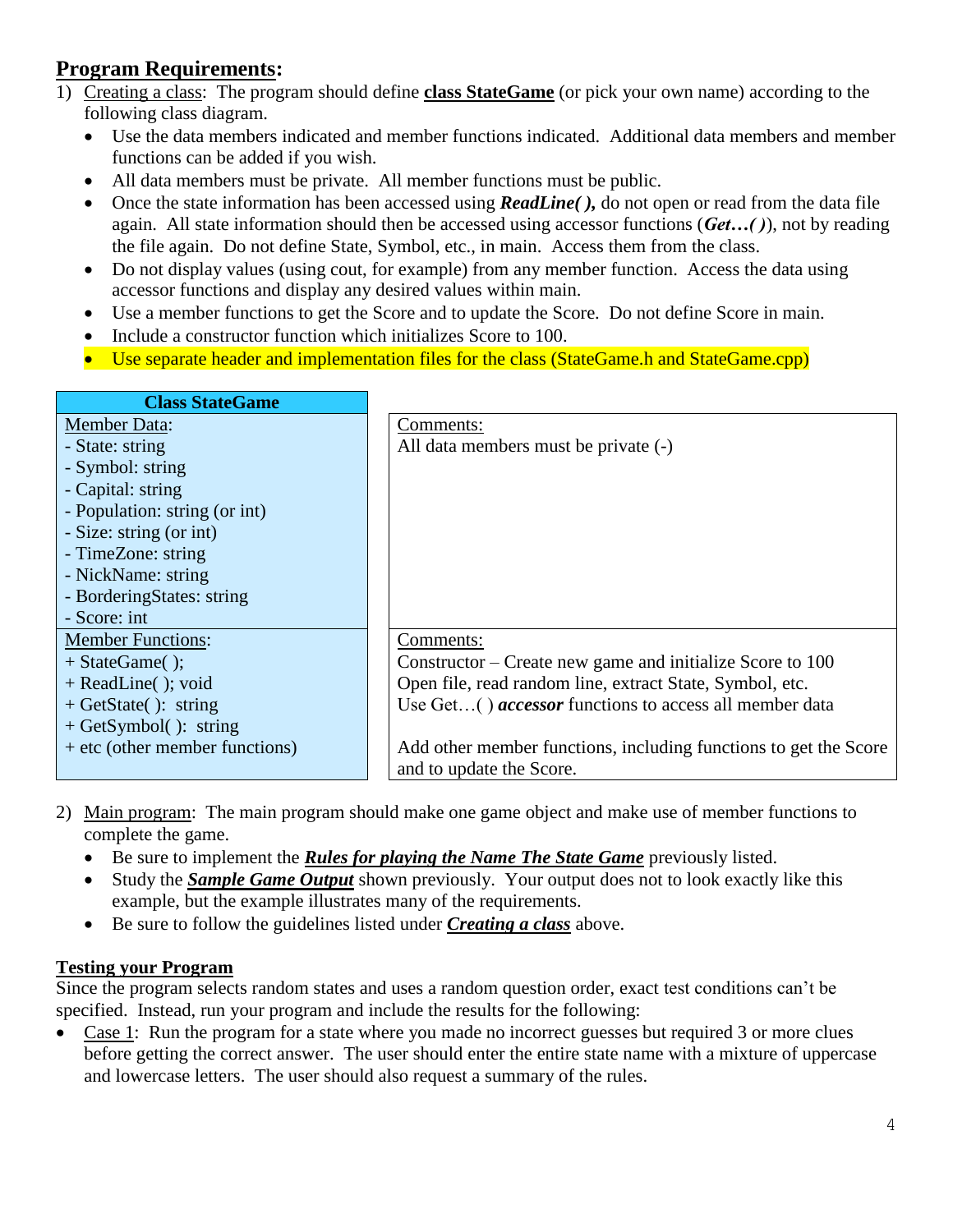- Case 2: Run the program for a state where you made no incorrect guesses but required 3 or more clues before getting the correct answer. The user should enter the state symbol.
- Case 3: Run the program for a state where you guessed a state after every clue, but still needed 3 or more clues before getting the correct answer.
- Case 4: Run the program for a state where you used all 9 clues and gave up.
- Case 5: Run the program for a state where you got the correct answer on the first try (this might take a while!)
- Case 6: Run the program for a state where you made so many guesses that the score dropped to 0 and the program stopped (but you didn't give up).

### **Programming Hints:**

- 1. **Random Numbers** Our text introduces functions to produce random numbers. They may not be covered in this courses unless they are needed for a project. They are needed in this project, so here is a summary:
	- **rand()** This function produces a pseudo-random number between 0 and 32767 (compiler dependent). It is pseudo-random because it produces the same sequence of number each time it is executed on a given computer. This occurs because the random number is generated using a seed which has a default value of 1.
	- **srand(time(0))** To make **rand( )** produce a random number, we need to first execute **srand(time(0))** which generates a new seed at the current time.

• Example:

```
# include <ctime> // needed for the time( ) function
# include <cstdlib> // needed for the rand( ) and srand( ) functions
using namespace std;
int main()
{
    srand(time(0)); // include this or else rand( ) produces the same number each run
    int Number1 = rand(\frac{9}{6}10; // produces a random number from 0 to 9
    int Number2 = rand(\frac{9}{6}30; // produces a random number from 0 to 29
    …
}
```
- $\bullet$  So if you want to read a random number of lines from a file with 50 lines (1 per state), then ...
- 2. **Shuffling a list** We can see how to produce one random number, but how about shuffling a list? Recall that one of the benefits of using the *vector class* is that there are many built-in functions, including one named *random\_shuffle( ).*

Since we have 9 questions that we would like to present randomly, suppose the numbers 1-9 are placed in a vector named QuestionOrder. So the original vector contents are:

|                                                                    |  | 1234456789 |  |  |  |  |  |  |  |  |
|--------------------------------------------------------------------|--|------------|--|--|--|--|--|--|--|--|
| Executing the command below will result in a shuffled vector.      |  |            |  |  |  |  |  |  |  |  |
| $random\_shuffle(QuestionOrder. begin(), QuestionOrder. end())$    |  |            |  |  |  |  |  |  |  |  |
| One <i>possible</i> result for the shuffled vector is shown below. |  |            |  |  |  |  |  |  |  |  |
|                                                                    |  |            |  |  |  |  |  |  |  |  |